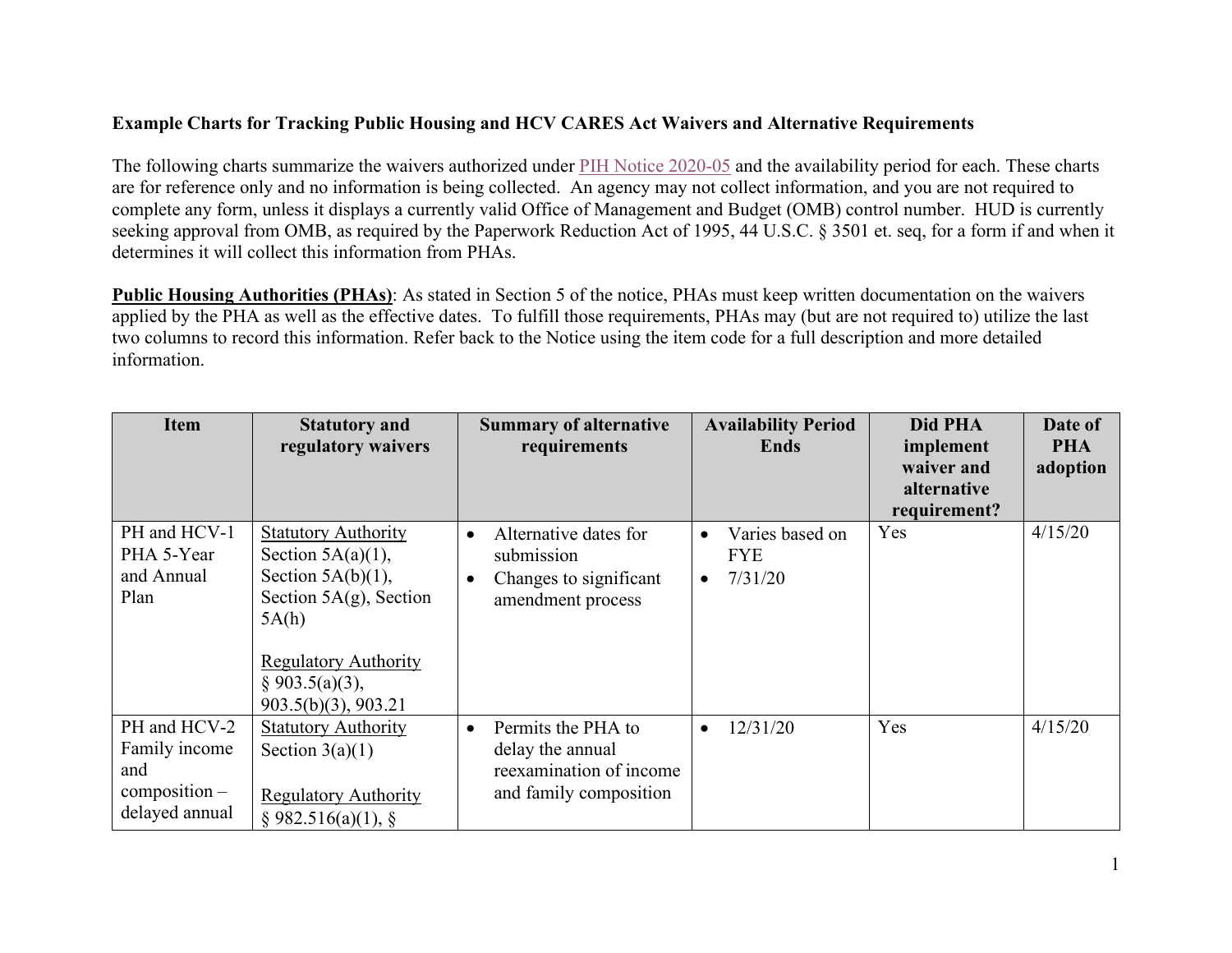| <b>Item</b>                                                       | <b>Statutory and</b><br>regulatory waivers                                                                                                                                      | <b>Summary of alternative</b><br>requirements                                                                                                                                                                                                                                                                                                                       | <b>Availability Period</b><br><b>Ends</b> | Did PHA<br>implement                      | Date of<br><b>PHA</b> |
|-------------------------------------------------------------------|---------------------------------------------------------------------------------------------------------------------------------------------------------------------------------|---------------------------------------------------------------------------------------------------------------------------------------------------------------------------------------------------------------------------------------------------------------------------------------------------------------------------------------------------------------------|-------------------------------------------|-------------------------------------------|-----------------------|
|                                                                   |                                                                                                                                                                                 |                                                                                                                                                                                                                                                                                                                                                                     |                                           | waiver and<br>alternative<br>requirement? | adoption              |
| reexaminations                                                    | 960.257(a)                                                                                                                                                                      | <b>HCV PHAs must</b><br>$\bullet$<br>implement HCV-7 for<br>impacted families if they<br>implement this waiver                                                                                                                                                                                                                                                      |                                           |                                           |                       |
| PH and HCV-3<br>Annual<br>reexamination<br>Income<br>Verification | <b>Regulatory Authority</b><br>§ 5.233(a)(2)<br><b>Sub-regulatory Guidance</b><br>PIH Notice 2018-18                                                                            | Waives the requirements<br>$\bullet$<br>to use the income<br>hierarchy, including the<br>use of EIV, and will<br>allow PHAs to consider<br>self-certification as the<br>highest form of income<br>verification<br>PHAs that implement<br>$\bullet$<br>this waiver will be<br>responsible for<br>addressing material<br>income discrepancies<br>that may arise later | 7/31/20<br>$\bullet$                      | Yes                                       | 4/15/20               |
| PH and HCV-4<br>Interim<br>reexaminations                         | <b>Statutory Authority</b><br>Section $3(a)(1)$<br><b>Regulatory Authority</b><br>§ 5.233(a)(2),<br>$982.516(c)(2)$ ,<br>$960.257(b)$ and (d)<br><b>Sub-regulatory Guidance</b> | Waives the requirement<br>$\bullet$<br>to use the income<br>verification<br>requirements, including<br>the use of EIV, for<br>interim reexaminations                                                                                                                                                                                                                | 7/31/20<br>$\bullet$                      | Yes                                       | 4/15/20               |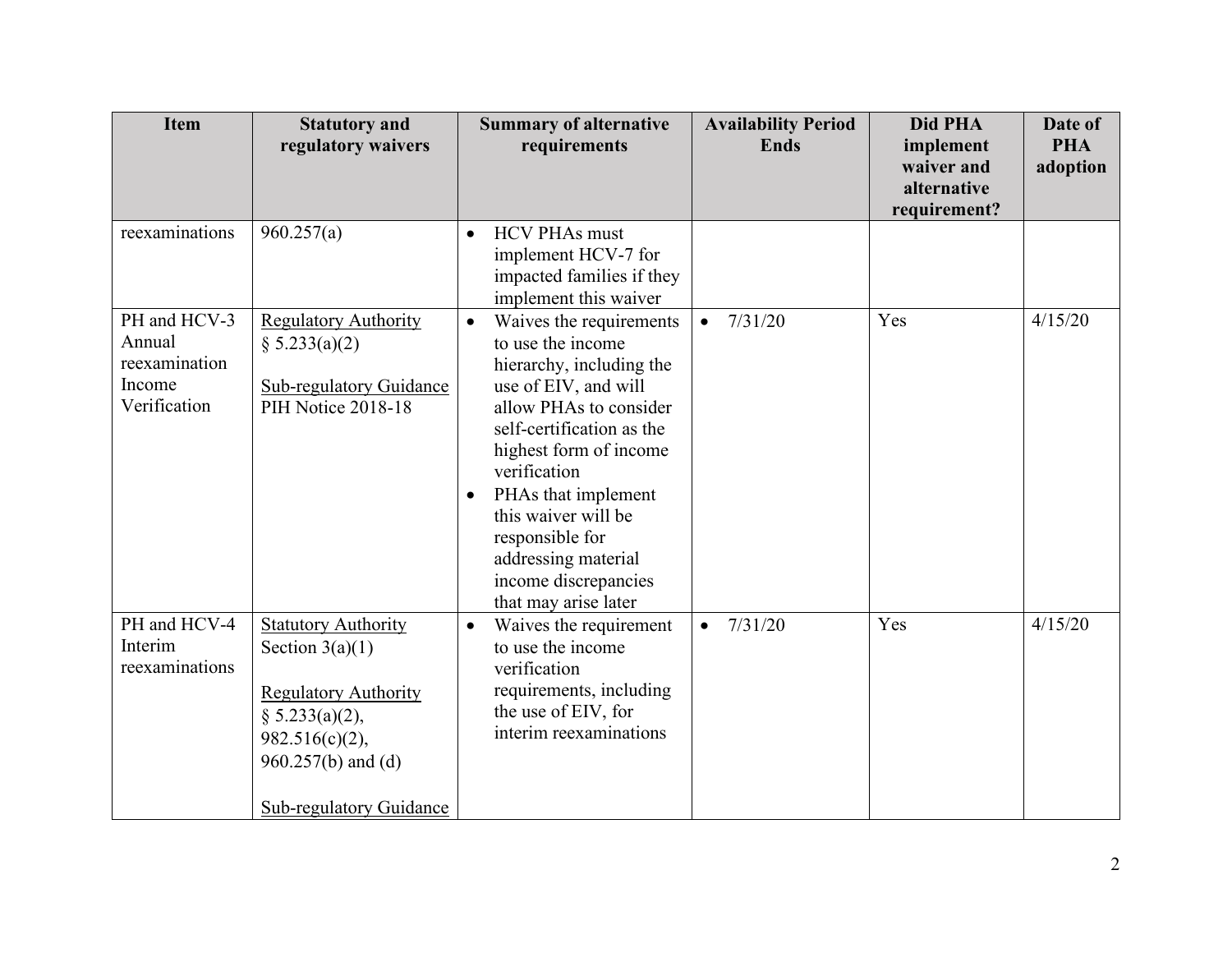| <b>Item</b>                                      | <b>Statutory and</b><br>regulatory waivers                                                                                                               | <b>Summary of alternative</b><br>requirements                                                                                                                                                                                                                               | <b>Availability Period</b><br><b>Ends</b> | Did PHA<br>implement<br>waiver and | Date of<br><b>PHA</b><br>adoption |
|--------------------------------------------------|----------------------------------------------------------------------------------------------------------------------------------------------------------|-----------------------------------------------------------------------------------------------------------------------------------------------------------------------------------------------------------------------------------------------------------------------------|-------------------------------------------|------------------------------------|-----------------------------------|
|                                                  |                                                                                                                                                          |                                                                                                                                                                                                                                                                             |                                           | alternative<br>requirement?        |                                   |
|                                                  | PIH Notice 2018-18                                                                                                                                       |                                                                                                                                                                                                                                                                             |                                           |                                    |                                   |
| PH and HCV-5<br><b>EIV</b> System<br>Monitoring  | <b>Regulatory Authority</b><br>§ 5.233<br>Sub-regulatory Guidance<br>PIH Notice 2018-18                                                                  | Waives the mandatory<br>$\bullet$<br>EIV monitoring<br>requirements.                                                                                                                                                                                                        | 7/31/20<br>$\bullet$                      | Yes                                | 4/15/20                           |
| PH and HCV-6<br>FSS Contract of<br>Participation | <b>Regulatory Authority</b><br>$§$ 984.303(d)                                                                                                            | Provides for extensions<br>$\bullet$<br>to FSS contract of<br>participation                                                                                                                                                                                                 | 12/31/20<br>$\bullet$                     | Yes                                | 4/15/20                           |
| PH and HCV-7<br><b>Waiting List</b>              | <b>Regulatory Authority</b><br>§ 982.206(a)(2)<br>PIH Notice 2012-34                                                                                     | Waives public notice<br>$\bullet$<br>requirements for opening<br>and closing waiting list<br>Requires alternative<br>$\bullet$<br>process                                                                                                                                   | 7/31/20<br>$\bullet$                      | no                                 |                                   |
| $HQS-1$<br>Initial<br>inspection                 | <b>Statutory Authority</b><br>Section $8(o)(8)(A)(i)$ ,<br>Section $8(o)(8)(C)$<br><b>Regulatory Authority</b><br>$§$ 982.305(a),<br>982.305(b), 982.405 | Changes initial<br>$\bullet$<br>inspection requirements,<br>allowing for owner<br>certification that there<br>are no life-threatening<br>deficiencies<br>Where self-certification<br>$\bullet$<br>was used, PHA must<br>inspect the unit no later<br>than October 31, 2020. | 7/31/20<br>$\bullet$<br>10/31/20          | no                                 |                                   |
| HQS-2: PBV<br>Pre-HAP<br>Contract                | <b>Statutory Authority:</b><br>Section $8(o)(8)(A)$                                                                                                      | Changes inspection<br>$\bullet$<br>requirements, allowing<br>for owner certification                                                                                                                                                                                        | 7/31/20<br>$\bullet$                      | no                                 |                                   |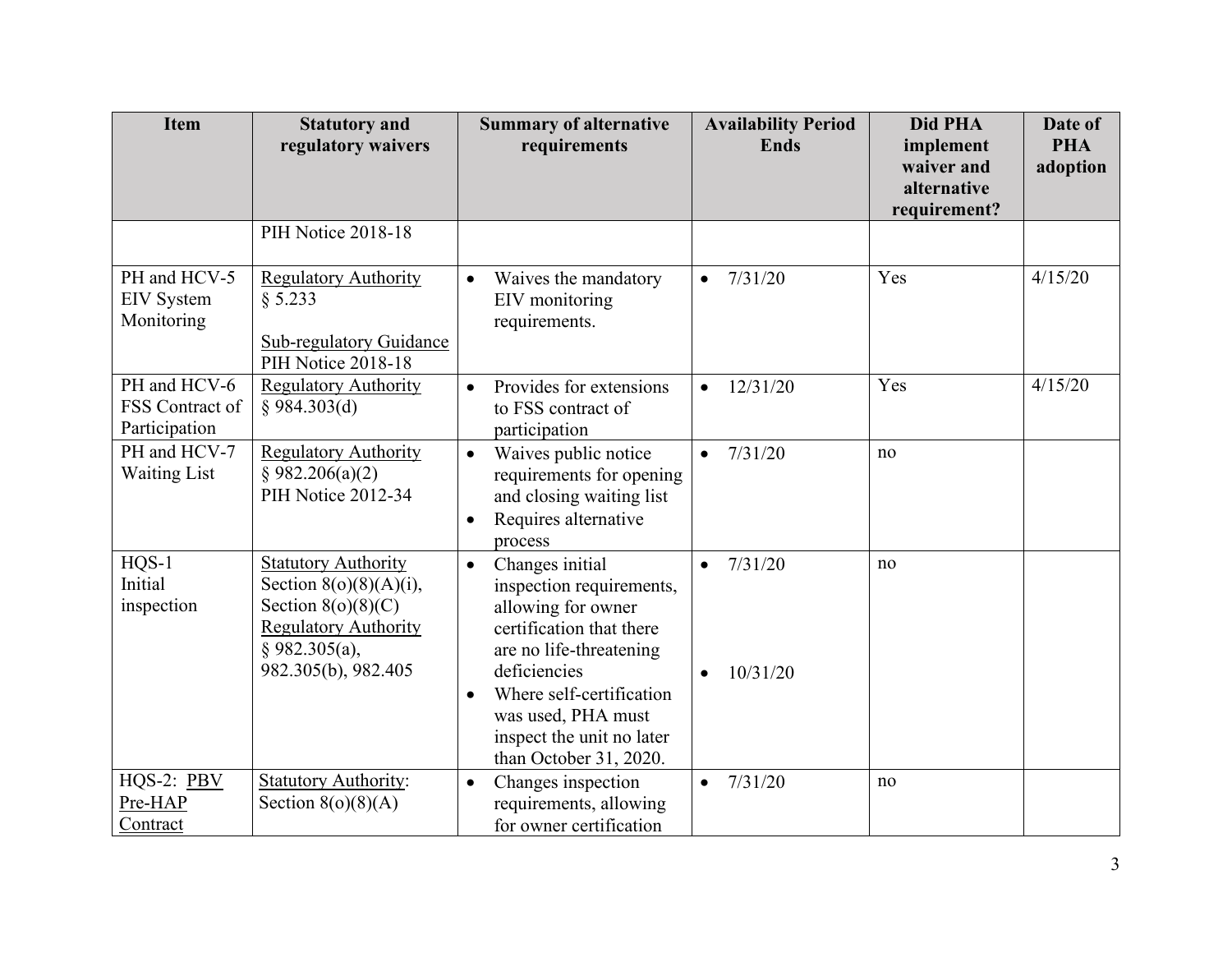| <b>Item</b>                                                        | <b>Statutory and</b><br>regulatory waivers                                                                                                                       | <b>Summary of alternative</b><br>requirements                                                                                                                                                                                                                                                                                       | <b>Availability Period</b><br><b>Ends</b>     | Did PHA<br>implement<br>waiver and<br>alternative | Date of<br><b>PHA</b><br>adoption |
|--------------------------------------------------------------------|------------------------------------------------------------------------------------------------------------------------------------------------------------------|-------------------------------------------------------------------------------------------------------------------------------------------------------------------------------------------------------------------------------------------------------------------------------------------------------------------------------------|-----------------------------------------------|---------------------------------------------------|-----------------------------------|
|                                                                    |                                                                                                                                                                  |                                                                                                                                                                                                                                                                                                                                     |                                               | requirement?                                      |                                   |
| Inspections,<br>PHA acceptance<br>of completed<br>units            | Regulatory Authority:<br>§§ 983.301(b),<br>983.156(a)(1)                                                                                                         | that there are no life-<br>threatening deficiencies<br>Where self-certification<br>$\bullet$<br>was used, PHA must<br>inspect the unit no later<br>than October 31, 2020.                                                                                                                                                           | 10/31/20                                      |                                                   |                                   |
| HQS-3<br>Non-Life<br>Threatening<br>HQS - Initial<br>Unit Approval | <b>Statutory Authority</b><br>Section $8(o)(8)(A)(ii)$<br><b>Regulatory Authority</b><br><b>HOTMA HCV Federal</b><br><b>Register Notice January</b><br>18, 2017  | Allows for extension of<br>$\bullet$<br>up to 30 days for owner<br>repairs of non-life<br>threatening conditions                                                                                                                                                                                                                    | 7/31/20<br>$\bullet$                          | Yes                                               | 4/15/20                           |
| $HQS-4$<br>Initial HQS -<br>Alternative<br>Inspections             | <b>Statutory Authority</b><br>Section $8(o)(8)(A)(iii)$<br><b>Regulatory Authority</b><br><b>HOTMA HCV Federal</b><br><b>Register Notice January</b><br>18, 2017 | Under Initial HQS<br>$\bullet$<br>Alternative Inspection<br>Option - allows for<br>commencement of<br>assistance payments<br>based on owner<br>certification there are no<br>life-threatening<br>deficiencies<br>Where self-certification<br>$\bullet$<br>was used, PHA must<br>inspect the unit no later<br>than October 31, 2020. | 7/31/20<br>$\bullet$<br>10/31/20<br>$\bullet$ | No                                                |                                   |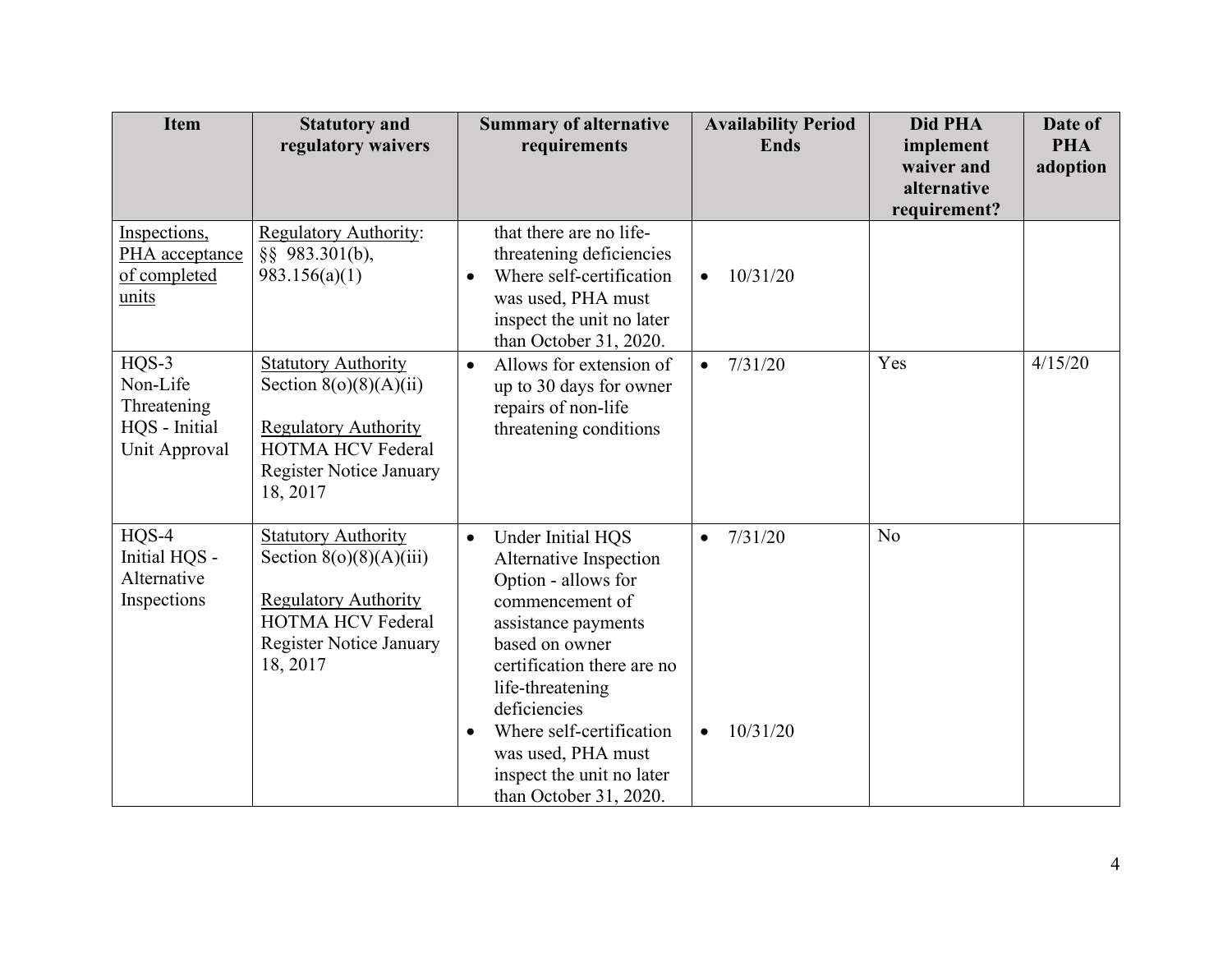| <b>Item</b>                                   | <b>Statutory and</b>                                                  | <b>Summary of alternative</b>                                    | <b>Availability Period</b> | Did PHA        | Date of    |
|-----------------------------------------------|-----------------------------------------------------------------------|------------------------------------------------------------------|----------------------------|----------------|------------|
|                                               | regulatory waivers                                                    | requirements                                                     | <b>Ends</b>                | implement      | <b>PHA</b> |
|                                               |                                                                       |                                                                  |                            | waiver and     | adoption   |
|                                               |                                                                       |                                                                  |                            | alternative    |            |
|                                               |                                                                       |                                                                  |                            | requirement?   |            |
| $HQS-5$                                       | <b>Statutory Authority</b>                                            | Allows for delay in<br>$\bullet$                                 | 10/31/20                   | Yes            | 4/15/20    |
| Biennial                                      | Section $8(o)(D)$                                                     | biennial inspections                                             |                            |                |            |
| Inspections                                   | <b>Regulatory Authority</b>                                           | All delayed biennial<br>$\bullet$                                |                            |                |            |
|                                               | §§ 982.405(a),                                                        | inspections must be<br>completed as soon as                      |                            |                |            |
|                                               | 983.103(d)                                                            | reasonably possible but                                          |                            |                |            |
|                                               |                                                                       | by no later than October                                         |                            |                |            |
|                                               |                                                                       | 31, 2020.                                                        |                            |                |            |
| HQS-6                                         | <b>Statutory Authority</b>                                            | Waives the requirement<br>$\bullet$                              | 7/31/20<br>$\bullet$       | N <sub>o</sub> |            |
| Interim                                       | Section $8(o)(8)(F)$                                                  | for the PHA to conduct                                           |                            |                |            |
| Inspections                                   |                                                                       | interim inspection and                                           |                            |                |            |
|                                               | <b>Regulatory Authority</b>                                           | requires alternative                                             |                            |                |            |
|                                               | §§ 982.405(g), §<br>983.103(e)                                        | method                                                           |                            |                |            |
|                                               |                                                                       | Allows for repairs to be<br>$\bullet$<br>verified by alternative |                            |                |            |
|                                               |                                                                       | methods                                                          |                            |                |            |
| $HQS-7$                                       | <b>Regulatory Authority</b>                                           | Allows for PBV<br>$\bullet$                                      | 7/31/20                    | No             |            |
| PBV Turnover                                  | § 983.103(c)                                                          | turnover units to be                                             |                            |                |            |
| Inspections                                   |                                                                       | filled based on owner                                            |                            |                |            |
|                                               |                                                                       | certification there are no                                       |                            |                |            |
|                                               |                                                                       | life-threatening                                                 |                            |                |            |
|                                               |                                                                       | deficiencies                                                     |                            |                |            |
|                                               |                                                                       | Allows for delayed full<br>$\bullet$                             | 10/31/20<br>$\bullet$      |                |            |
|                                               |                                                                       | HQS inspection                                                   |                            |                |            |
| HQS-8: PBV                                    | <b>Statutory Authority</b>                                            | Allows for PBV units to<br>$\bullet$                             | 7/31/20<br>$\bullet$       | N <sub>o</sub> |            |
|                                               |                                                                       |                                                                  |                            |                |            |
|                                               |                                                                       |                                                                  |                            |                |            |
| HAP Contract-<br><b>HQS</b><br>Inspections to | Section $8(o)(8)(A)$<br><b>Regulatory Authority</b><br>§§ 983.207(a), | be added or substituted<br>in the HAP contract<br>based on owner |                            |                |            |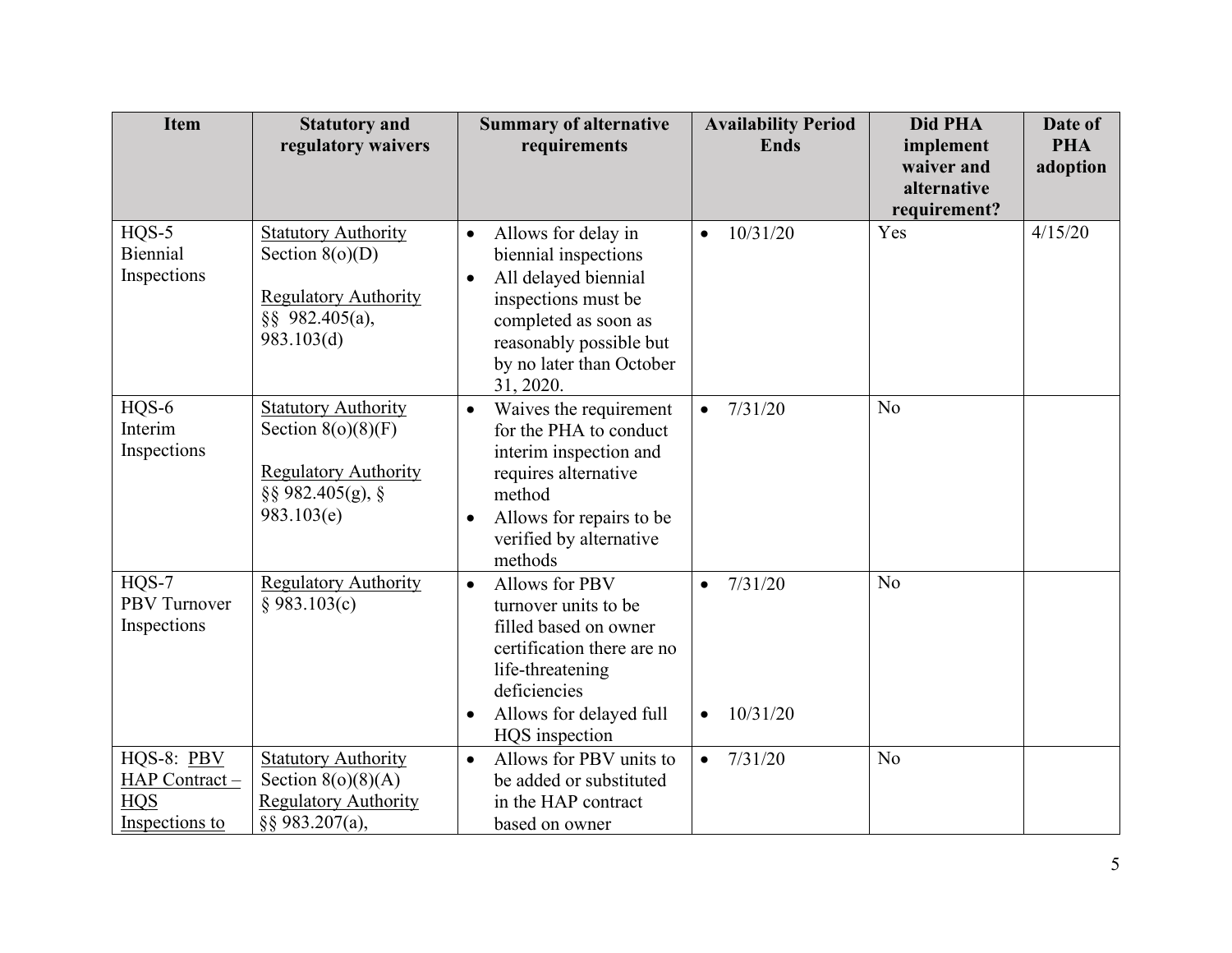| <b>Item</b>                             | <b>Statutory and</b><br>regulatory waivers                                                                                     | <b>Summary of alternative</b><br>requirements                                                                                                                                                                                                       | <b>Availability Period</b><br><b>Ends</b>                                                     | Did PHA<br>implement<br>waiver and<br>alternative | Date of<br><b>PHA</b><br>adoption |
|-----------------------------------------|--------------------------------------------------------------------------------------------------------------------------------|-----------------------------------------------------------------------------------------------------------------------------------------------------------------------------------------------------------------------------------------------------|-----------------------------------------------------------------------------------------------|---------------------------------------------------|-----------------------------------|
|                                         |                                                                                                                                |                                                                                                                                                                                                                                                     |                                                                                               | requirement?                                      |                                   |
| Add or<br><b>Substitute Units</b>       | 983.207(b)                                                                                                                     | certification there are no<br>life-threatening<br>deficiencies<br>Allows for delayed full<br>$\bullet$<br>HQS inspection                                                                                                                            | 10/31/20<br>$\bullet$                                                                         |                                                   |                                   |
| HQS-9<br>HQS QC<br>Inspections          | <b>Regulatory Authority</b><br>§ 982.405(b)                                                                                    | Provides for a<br>$\bullet$<br>suspension of the<br>requirement for QC<br>sampling inspections                                                                                                                                                      | 10/31/20                                                                                      | Yes                                               | 04/15/20                          |
| $HQS-10$<br>HQS Space and<br>Security   | <b>Regulatory Authority</b><br>§ 982.401(d)                                                                                    | Waives the requirement<br>$\bullet$<br>that each dwelling unit<br>have at least 1 bedroom<br>or living/sleeping room<br>for each 2 persons.                                                                                                         | Remains in effect<br>one year from lease<br>term or date of<br>notice, whichever is<br>longer | Yes                                               |                                   |
| $HQS-11$<br>Homeownership<br><b>HQS</b> | <b>Statutory Authority</b><br>Section $8(o)(8)(A)(i)$ ,<br>Section $8(y)(3)(B)$<br><b>Regulatory Authority</b><br>\$982.631(a) | Waives the requirement<br>$\bullet$<br>to perform an initial<br>HQS inspection in order<br>to begin making<br>homeownership<br>assistance payments<br>Requires family to<br>$\bullet$<br>obtain independent<br>professional inspection<br>$\bullet$ | $\bullet$ 7/31/20                                                                             |                                                   |                                   |
| $HCV-1$<br>Administrative<br>Plan       | <b>Regulatory Authority</b><br>§ 982.54 (a)                                                                                    | Waives the requirement<br>$\bullet$<br>to adopt revisions to the<br>admin plan                                                                                                                                                                      | 7/31/20<br>$\bullet$                                                                          | Yes                                               | 4/15/20                           |
| $HCV-2$                                 | <b>Regulatory Authority</b>                                                                                                    | Waives the requirement<br>$\bullet$                                                                                                                                                                                                                 | 7/31/20<br>$\bullet$                                                                          |                                                   |                                   |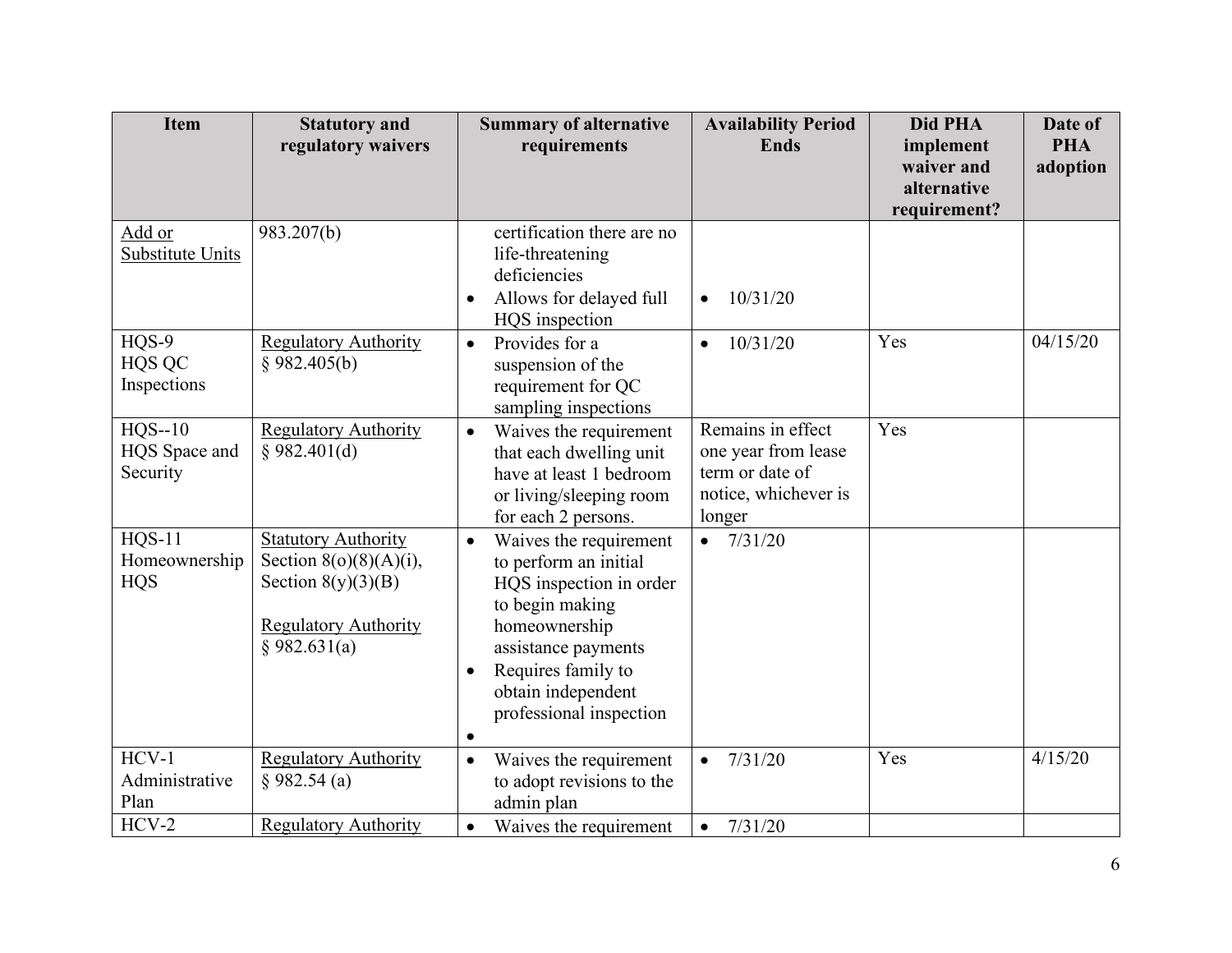| <b>Item</b>                                              | <b>Statutory and</b><br>regulatory waivers     | <b>Summary of alternative</b><br>requirements                                                                                                                                                                             | <b>Availability Period</b><br><b>Ends</b> | Did PHA<br>implement<br>waiver and | Date of<br><b>PHA</b><br>adoption |
|----------------------------------------------------------|------------------------------------------------|---------------------------------------------------------------------------------------------------------------------------------------------------------------------------------------------------------------------------|-------------------------------------------|------------------------------------|-----------------------------------|
|                                                          |                                                |                                                                                                                                                                                                                           |                                           | alternative<br>requirement?        |                                   |
| PHA Oral<br>Briefing                                     | § 982.301(a)(3)<br>§ 983.252(a)                | for an oral briefing<br>Provides for alternative<br>$\bullet$<br>methods to conduct<br>required voucher<br>briefing                                                                                                       |                                           |                                    |                                   |
| $HCV-3$<br>Term of<br>Voucher -<br>Extensions of<br>Term | <b>Regulatory Authority</b><br>§ 982.303(b)(1) | Allows PHAs to provide<br>$\bullet$<br>voucher extensions<br>regardless of current<br>PHA policy<br>$\bullet$                                                                                                             | 7/31/20<br>$\bullet$                      | Yes                                | 4/15/20                           |
| $HCV-4$<br>PHA Approval<br>of Assisted<br>Tenancy        | <b>Regulatory Authority</b><br>§ 982.305(c)    | Provides for HAP<br>$\bullet$<br>payments for contracts<br>not executed within 60<br>days<br>PHA must not pay HAP<br>$\bullet$<br>to owner until HAP<br>contract is executed                                              | 7/31/20<br>$\bullet$                      | Yes                                | 4/15/20                           |
| $HCV-5$<br>Absence from<br>unit                          | <b>Regulatory Authority</b><br>§982.312        | Allows for PHA<br>$\bullet$<br>discretion on absences<br>from units longer than<br>180 days<br>PHAs must not make<br>$\bullet$<br>HAP payments beyond<br>$12/31/20$ for units vacant<br>more than 180<br>consecutive days | 12/31/20                                  | Yes                                | 4/15/20                           |
| $HCV-6$<br>Automatic                                     | <b>Regulatory Authority</b><br>§982.455        | Allows PHA to extend<br>$\bullet$<br>the period of time after                                                                                                                                                             | 12/31/20<br>$\bullet$                     | Yes                                | 4/15/20                           |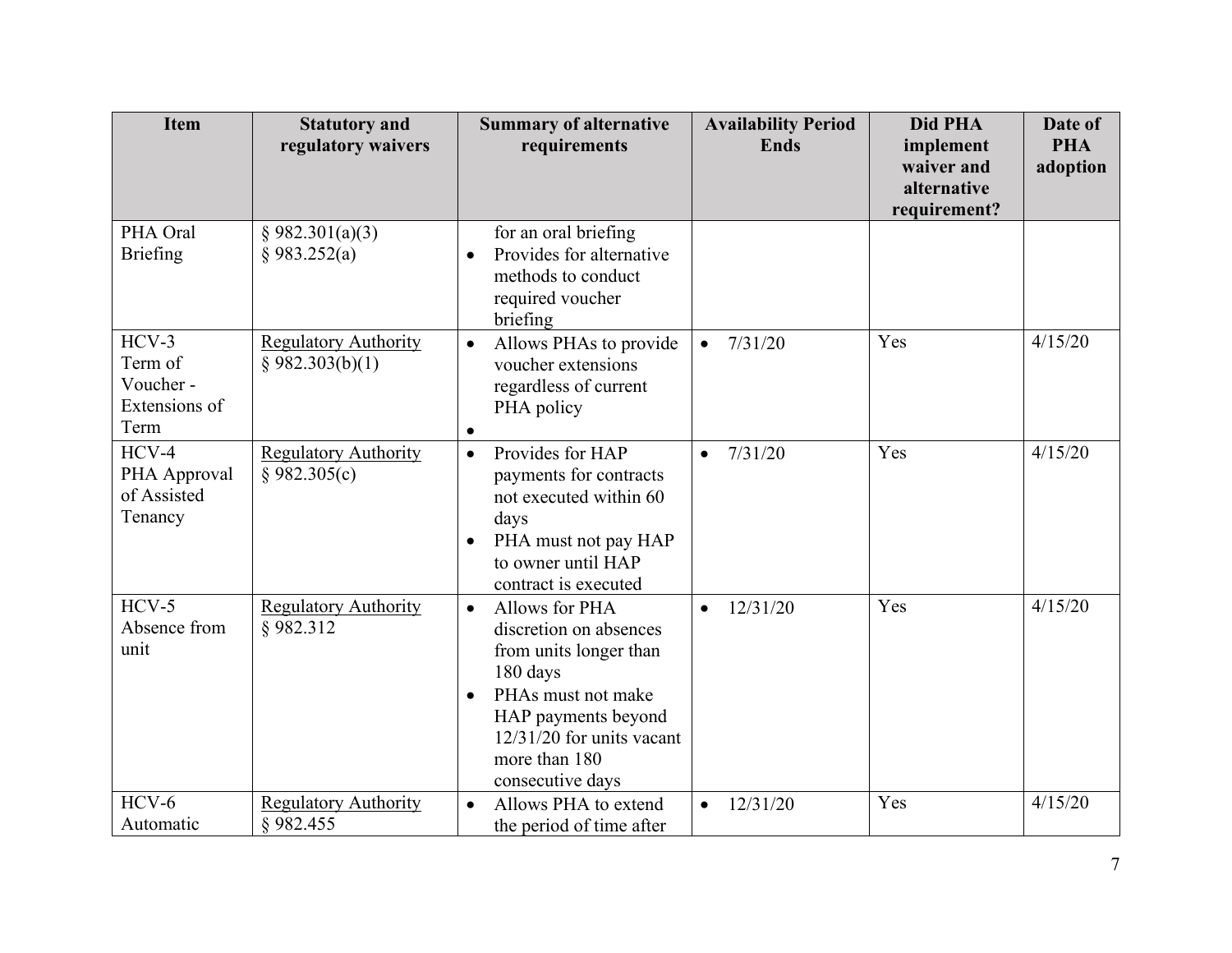| <b>Item</b>                                   | <b>Statutory and</b><br>regulatory waivers                                                                   | <b>Summary of alternative</b><br>requirements                                                                                                                                                                                             | <b>Availability Period</b><br><b>Ends</b> | Did PHA<br>implement<br>waiver and<br>alternative | Date of<br><b>PHA</b><br>adoption |
|-----------------------------------------------|--------------------------------------------------------------------------------------------------------------|-------------------------------------------------------------------------------------------------------------------------------------------------------------------------------------------------------------------------------------------|-------------------------------------------|---------------------------------------------------|-----------------------------------|
| Termination of<br>the HAP<br>Contract         |                                                                                                              | the last HAP payment is<br>made before the HAP<br>contract terminates<br>automatically.                                                                                                                                                   |                                           | requirement?                                      |                                   |
| $HCV-7$<br>Increase in<br>Payment<br>Standard | <b>Regulatory Authority</b><br>§ 982.505(c)(4)                                                               | Provides PHAs with the<br>$\bullet$<br>option to increase the<br>payment standard for the<br>family at any time after<br>the effective date of the<br>increase, rather than<br>waiting for the next<br>regular reexamination to<br>do so. | 12/31/20                                  | N <sub>o</sub>                                    |                                   |
| $HCV-8$<br>Utility<br>Allowance<br>Schedule   | <b>Regulatory Authority</b><br>§982.517                                                                      | Provides for delay in<br>$\bullet$<br>updating utility<br>allowance schedule                                                                                                                                                              | 12/31/20<br>$\bullet$                     | Yes                                               | 4/15/20                           |
| $HCV-9$<br>Homeownership<br>Counseling        | <b>Statutory Authority</b><br>Section $8(y)(1)(D)$<br><b>Regulatory Authority</b><br>$§$ 982.630, 982.636(d) | Waives the requirement<br>$\bullet$<br>for the family to obtain<br>pre-assistance<br>counseling                                                                                                                                           | 7/31/20<br>$\bullet$                      | N <sub>o</sub>                                    |                                   |
| $HCV-10$<br><b>FUP</b>                        | <b>Statutory Authority</b><br>Section $8(x)(2)$                                                              | Allows PHAs to increase<br>$\bullet$<br>age to 26 for foster<br>youth initial lease up                                                                                                                                                    | 12/31/20<br>$\bullet$                     | N <sub>o</sub>                                    |                                   |
| $PH-1$<br>Fiscal closeout                     | <b>Regulatory Authority</b><br>§ 905.322(b)                                                                  | <b>Extension of deadlines</b><br>$\bullet$<br>for ADCC and AMCC                                                                                                                                                                           | Varies by PHA                             | Yes                                               | 4/15/20                           |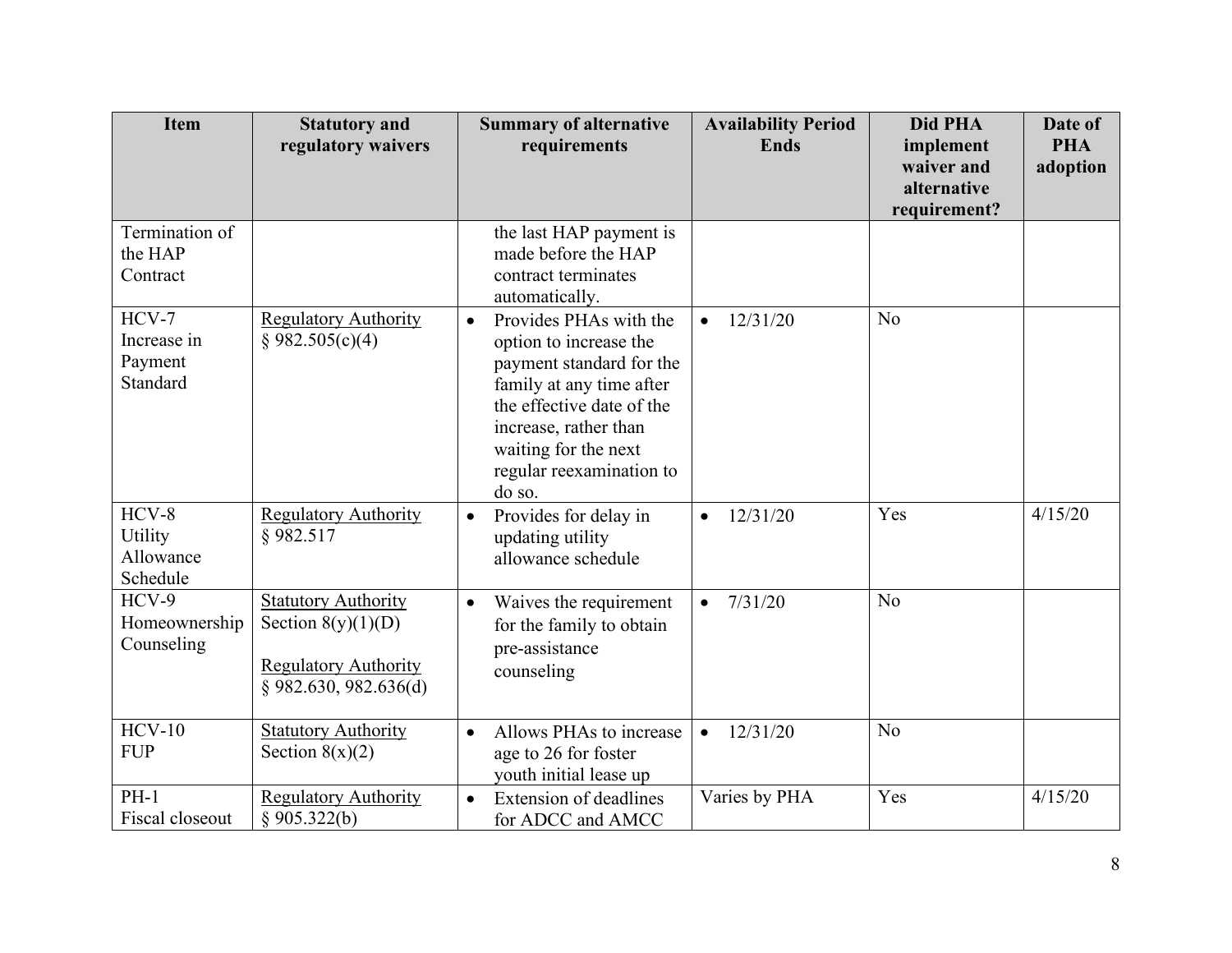| <b>Item</b>                             | <b>Statutory and</b><br>regulatory waivers                                                                       | <b>Summary of alternative</b><br>requirements                                                                                                                   | <b>Availability Period</b><br><b>Ends</b>                                                     | Did PHA<br>implement<br>waiver and<br>alternative<br>requirement? | Date of<br><b>PHA</b><br>adoption |
|-----------------------------------------|------------------------------------------------------------------------------------------------------------------|-----------------------------------------------------------------------------------------------------------------------------------------------------------------|-----------------------------------------------------------------------------------------------|-------------------------------------------------------------------|-----------------------------------|
| of Capital Grant<br>Funds               |                                                                                                                  |                                                                                                                                                                 |                                                                                               |                                                                   |                                   |
| $PH-2$<br>Total<br>Development<br>Costs | <b>Regulatory Authority</b><br>§ 905.314(c)                                                                      | Waives the TDC and<br>$\bullet$<br>HCC limits permitting<br>approval of amounts in<br>excess of published TDC<br>by $25\%$ to $50\%$ on a case<br>by case basis | Applies to<br>development<br>proposals submitted<br>to HUD no later than<br>December 31, 2021 | NO                                                                |                                   |
| $PH-3$<br><b>Cost limitations</b>       | <b>Regulatory Authority</b><br>§ 905.314(j)                                                                      | Allows for the use of<br>$\bullet$<br>force account labor for<br>modernization activities<br>in certain circumstances<br>$\bullet$                              | 12/31/20<br>$\bullet$                                                                         | N <sub>o</sub>                                                    |                                   |
| $PH-4$<br><b>ACOP</b>                   | <b>Regulatory Authority</b><br>§ 960.202(c)(1)                                                                   | Changes to approval<br>$\bullet$<br>process for ACOP                                                                                                            | 7/31/20<br>$\bullet$                                                                          | Yes                                                               | 4/15/20                           |
| $PH-5$<br><b>CSSR</b>                   | <b>Statutory Authority</b><br>Section $12(c)$<br><b>Regulatory Authority</b><br>$§ 960.603(a)$ and<br>960.603(b) | Temporarily suspends<br>$\bullet$<br><b>CSSR</b>                                                                                                                | 3/31/21<br>$\bullet$                                                                          | Yes                                                               | 4/15/20                           |
| $PH-6$<br><b>Energy Audits</b>          | <b>Regulatory Authority</b><br>§ 965.302                                                                         | Allows for delay in due<br>$\bullet$<br>dates of energy audits                                                                                                  | One year beyond<br>2020 audit deadline                                                        | N <sub>o</sub>                                                    |                                   |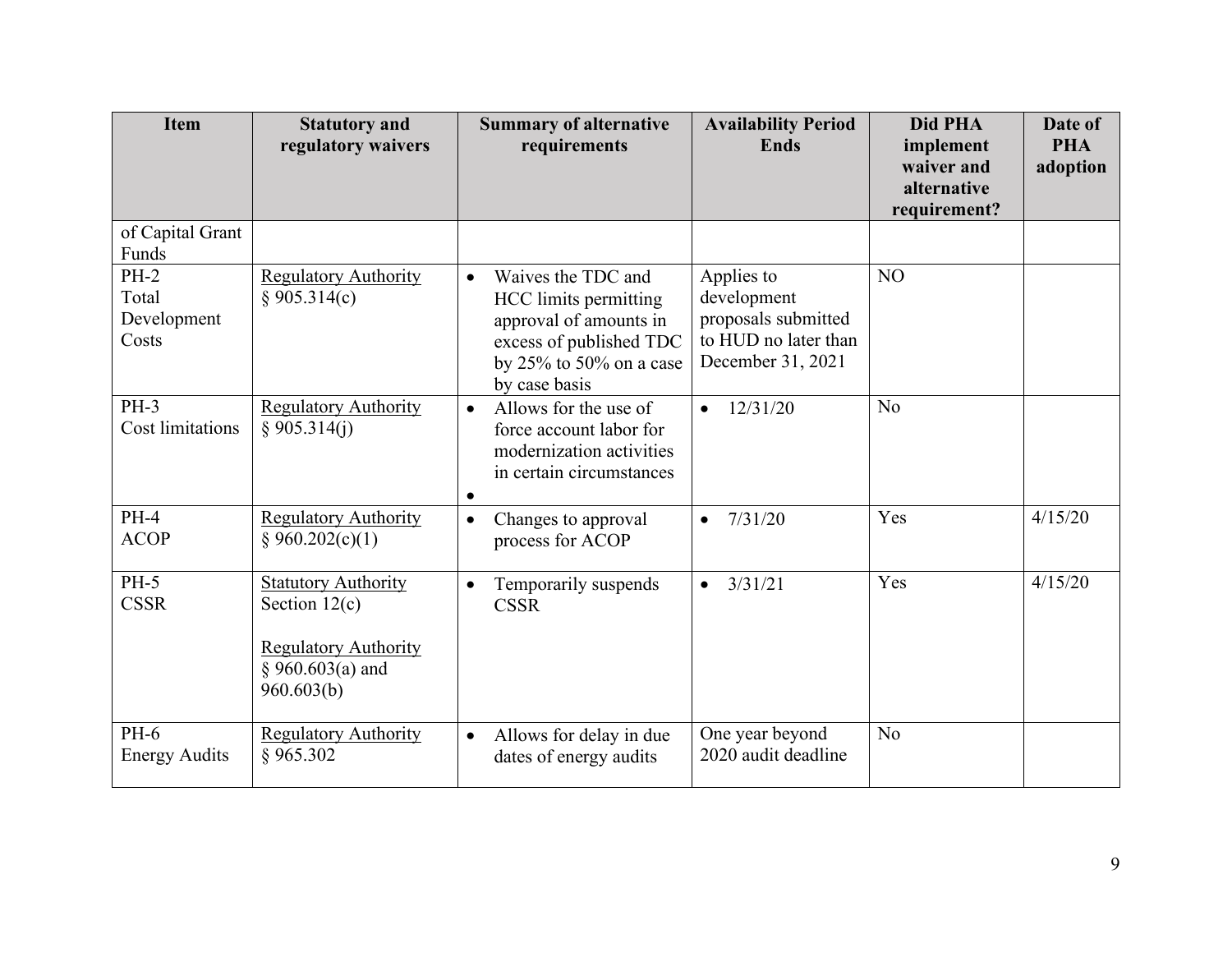| <b>Item</b>                                | <b>Statutory and</b><br>regulatory waivers                                                                                                                                        | <b>Summary of alternative</b><br>requirements                                                                                                      | <b>Availability Period</b><br><b>Ends</b>                                                        | Did PHA<br>implement<br>waiver and<br>alternative<br>requirement? | Date of<br><b>PHA</b><br>adoption |
|--------------------------------------------|-----------------------------------------------------------------------------------------------------------------------------------------------------------------------------------|----------------------------------------------------------------------------------------------------------------------------------------------------|--------------------------------------------------------------------------------------------------|-------------------------------------------------------------------|-----------------------------------|
| <b>PH-7</b><br>Over-income<br>families     | <b>Housing Opportunity</b><br>Through Modernization<br>Act of 2016: Final<br>Implementation of the<br>Public Housing Income<br>Limit 83 FR 35490<br>Notice: Notice PIH<br>2019-11 | Changes to timeframes<br>$\bullet$<br>for determination of<br>over-income                                                                          | $-12/31/20$                                                                                      | Yes                                                               | 4/15/20                           |
| $PH-8$<br>Resident<br>Council<br>Elections | <b>Regulatory Authority</b><br>§ 964.130(a)(1)                                                                                                                                    | Provides for delay in<br>$\bullet$<br>resident council<br>elections                                                                                | 7/31/20<br>$\bullet$                                                                             | Yes                                                               | 4/15/20                           |
| <b>PH-9</b><br><b>Utility</b><br>Allowance | <b>Regulatory Authority</b><br>§965.507                                                                                                                                           | Provides for delay in<br>$\bullet$<br>updating utility<br>allowance schedule                                                                       | 12/31/20<br>$\bullet$                                                                            | Yes                                                               | 4/15/20                           |
| $PH-10$<br>Tenant<br>notifications         | <b>Regulatory Authority</b><br>\$966.5                                                                                                                                            | Advance notice not<br>$\bullet$<br>required except for<br>policies related to tenant<br>charges                                                    | 7/31/20<br>$\bullet$                                                                             | Yes                                                               | 4/15/20                           |
| 11a<br><b>PHAS</b>                         | <b>Regulatory Authority</b><br>24 CFR Part 902                                                                                                                                    | Allows for alternatives<br>$\bullet$<br>related to inspections<br>PHA to retain prior year<br>$\bullet$<br>PHAS score unless<br>requests otherwise | HUD will resume<br>issuing new PHAS<br>scores starting with<br>PHAs with FYE<br>dates of 3/31/21 | N/A                                                               | N/A                               |
| 11 <sub>b</sub><br><b>SEMAP</b>            | <b>Regulatory Authority</b><br>24 CFR Part 985                                                                                                                                    | PHA to retain prior year<br>$\bullet$<br><b>SEMAP</b> score unless<br>requests otherwise                                                           | HUD will resume<br>issuing new SEMAP                                                             | N/A                                                               | N/A                               |